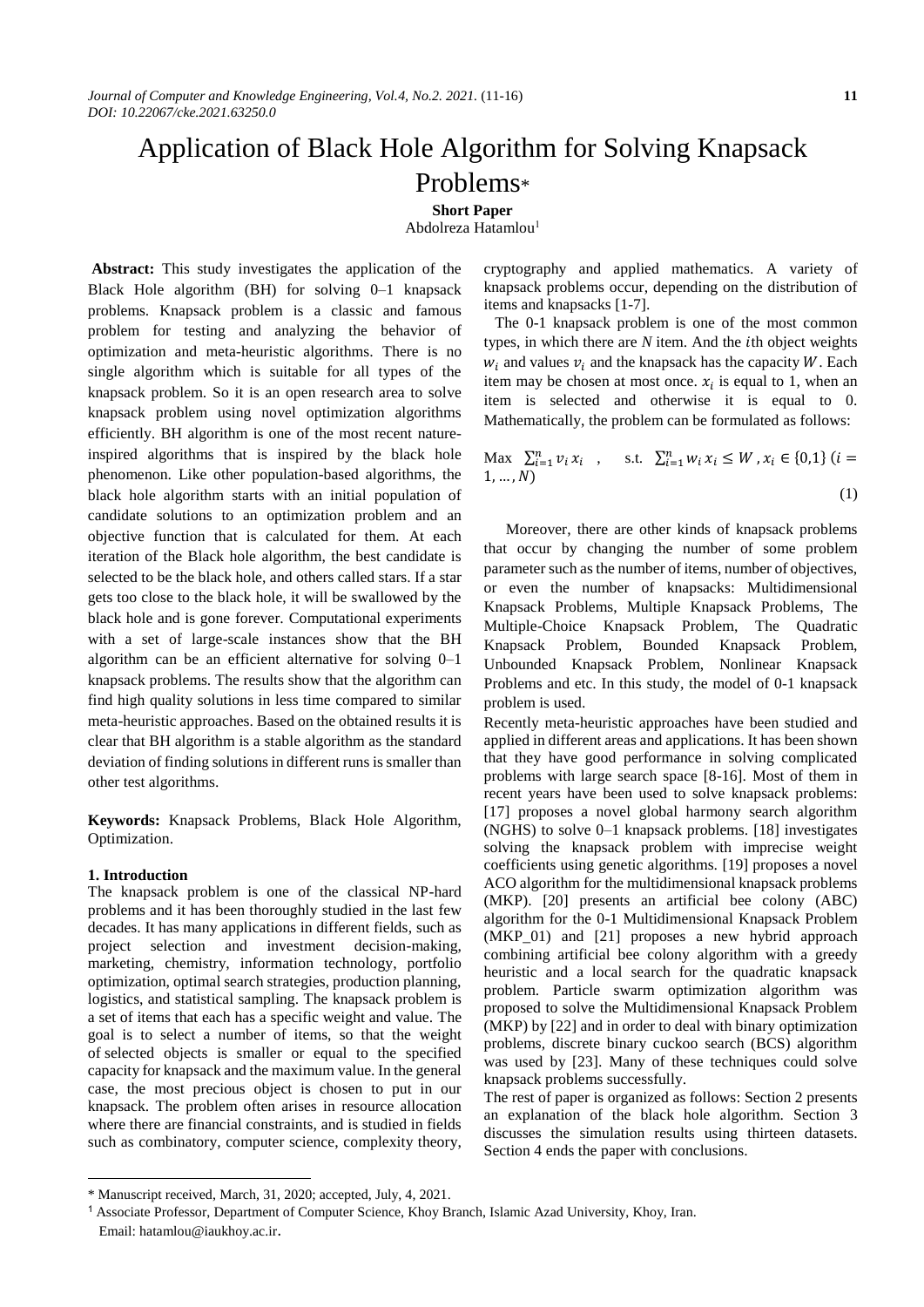#### **1. Black hole algorithm**

The BH algorithm is a population-based method that has some common features with other population-based methods [24]. As with other population-based algorithms, a population of candidate solutions to a given problem is generated and distributed randomly in the search space. The population-based algorithms evolve the created population towards the optimal solution via certain mechanisms. For example, in GAs, the evolving is done by mutation and crossover operations. In PSO, this is done by moving the candidate solutions around in the search space using the best found locations, which are updated as better locations are found by the candidates. In the proposed BH algorithm the evolving of the population is done by moving all the candidates towards the best candidate in each iteration, namely, the black hole, and replacing those candidates that enter within the range of the black hole by newly generated candidates in the search space. In the BH algorithm the best candidate among all the candidates at each iteration is selected as a black hole and all other candidates form the normal stars. The creation of the black hole is not random. It is one of the real candidates of the population. Then, all the candidates are moved towards the black hole based on their current location and a random number. The details of the BH algorithms are as follows:

Like other population-based algorithms, in the black hole algorithm (BH) a randomly generated population of candidate solutions – the stars – are placed in the search space of some problem or function. After initialization, the fitness values of the population are evaluated and the best candidate in the population that has the best fitness value is selected to be the black hole and the rest form the normal stars. The black hole has the ability to absorb the stars that surround it.

After initializing the black hole and stars, the black hole starts absorbing the stars around it and all the stars start moving towards the black hole. The absorption of stars by the black hole is formulated as follows:

$$
x_i(t + 1) = x_i(t) + rand \times (x_{BH} -, x_i(t)) \quad i = 1, 2, ..., N
$$
\n(2)

where  $x_i(t)$  and  $x_i(t + 1)$  are the locations of the ith star at iterations t and  $+1$ , respectively.  $x_{BH}$  is the location of the black hole in the search space. rand is a random number in the interval  $[0, 1]$ . N is the number of stars (candidate solutions).

While moving towards the black hole, a star may reach a location with lower cost than the black hole. In such a case, the black hole moves to the location of that star and vice versa. Then the BH algorithm will continue with the black hole in the new location and then stars start moving towards this new location.

In addition, there is the probability of crossing the event horizon during moving stars towards the black hole. Every star (candidate solution) that crosses the event horizon of the black hole will be sucked by the black hole. Every time a candidate (star) dies – it is sucked in by the black hole – another candidate solution (star) is born and distributed randomly in the search space and starts a new search. This is done to keep the number of candidate solutions constant. The

next iteration takes place after all the stars have been moved. The radius of the event horizon in the black hole algorithm is calculated using the following equation:

$$
R = \frac{f_{BH}}{\sum_{i=1}^{N} f_i} \tag{3}
$$

where  $f_{BH}$  is the fitness value of the black hole and  $f_i$  is the fitness value of the ith star.  $N$  is the number of stars (candidate solutions). When the distance between a candidate solution and the black hole (best candidate) is less than R, that candidate is collapsed and a new candidate is created and distributed randomly in the search space.

Based on the above description the pseudo code of the BH algorithm is summarized as follows:

- *Initialize a population of stars with random locations in the search space.*
- *Loop*
- *For each star, evaluate the objective function.*
- *Select the best star that has the best fitness value as the black hole.*
- *Change the location of each star according to equation 3.*
- *If a star reaches a location with lower cost than the black hole, exchange their locations.*
- *If a star crosses the event horizon of the black hole, replace it with a new star in a random location in the search space.*
- *If a termination criterion (a maximum number of iterations or a sufficiently good fitness) is met, exit the loop.*
- *End loop*

#### **2. Experimental results**

Seventeen samples with different numbers of items are used to evaluate and compare the performance of the proposed approach. The 10 data set extracted of [25] and F11, F12, and F13 are generated randomly. Moreover, the large scale problem F14 [26], F15 [27], F16 [27], and F17 [28] include 50, 50, 80, and 100 items, respectively. The corresponding maximum capacities of the knapsacks are 1000, 959, 1173, and 6718, respectively. All of computations were performed in MATLAB programming language environment. Table 1 summarizes the main features of F1-F13 problems such as profit v, weight w and capacity.

Black hole was compared with PSO, ACO and GA algorithms in order for better consideration. The population size for all algorithms was set at 60. The max generation of each run is 100. For GA, mutation rate was set to be 0.02. For PSO, the learning rate parameters were set to the values *c*1= *c*2=2 and the inertia weight  $w=1$  [29]. The results obtained by four algorithms are presented in Table 2. Second column contains the best, worst, mean (average), standard deviation (std.dev) of solutions in 30 runs. Also, the run time for each algorithm in all datasets represented in this column. Columns third to sixth show the algorithms.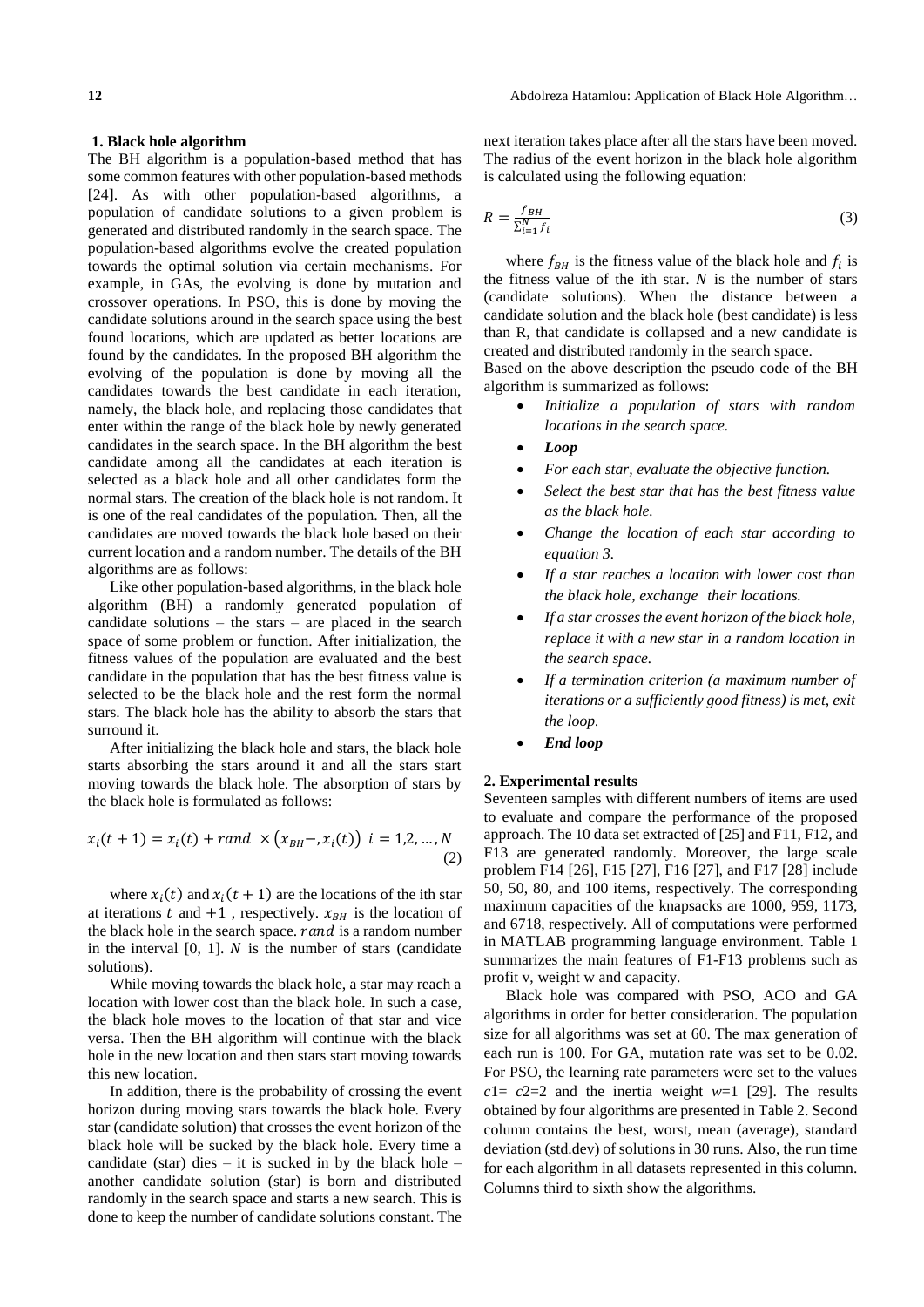| instance       | Dimension      | parameters $(v, w, W)$                                                                                                                                                                                                                                       |
|----------------|----------------|--------------------------------------------------------------------------------------------------------------------------------------------------------------------------------------------------------------------------------------------------------------|
| F1             | 4              | $v=(9,11,13,15)$ , $w=(6,5,9,7)$ , $W=20$                                                                                                                                                                                                                    |
| F <sub>2</sub> | $\overline{4}$ | $v=(6,10,12,13)$ , $w=(2,4,6,7)$ , $W=11$                                                                                                                                                                                                                    |
| F <sub>3</sub> | 5              | $v=(33,24,36,37,12)$ , $w=(15,20,17,8,31)$ , $W=80$                                                                                                                                                                                                          |
| F4             | 7              | $v=(70,20,39,37,7,5,10)$ , $w=(31,10,20,19,4,3,6)$ , $W=50$                                                                                                                                                                                                  |
| F <sub>5</sub> | 10             | $v=(55,10,47,5,4,50,8,61,85,87)$ , $w=(95,4,60,32,23,72,80,62,65,46)$ , $W=269$                                                                                                                                                                              |
| F <sub>6</sub> | 10             | $v=(20,18,17,15,15,10,5,3,1,1)$ , $w=(30,25,20,18,17,11,5,2,1,1)$ , $W=60$                                                                                                                                                                                   |
| F7             | 15             | v= $(0.125126, 19.330424, 58.500931, 35.029145, 82.284005, 17.410810,$<br>71.050142, 30.399487, 9.140294, 14.731285, 98.852504, 11.908322,<br>0.891140, 53.166295, 60.176397)<br>w=(56.358531, 80.874050, 47.987304,89.596240, 74.660482, 85.894345,         |
|                |                | 51.353496, 1.498459, 36.445204, 16.589862, 44.569231, 0.466933,<br>$37.788018, 57.118442, 60.716575$ , W=375                                                                                                                                                 |
| F <sub>8</sub> | 20             | $v=(44, 46, 90, 72, 91, 40, 75, 35, 8, 54, 78, 40, 77, 15, 61, 17, 75, 29, 75, 63)$ ,<br>w=(92, 4, 43, 83, 84, 68, 92, 82, 6, 44, 32, 18, 56, 83, 25, 96, 70, 48, 14, 58),<br>$W = 878$                                                                      |
| F <sub>9</sub> | 20             | v=(91, 72, 90, 46, 55, 8, 35, 75, 61, 15, 77, 40, 63, 75, 29, 75, 17, 78, 40, 44)<br>w=(84, 83, 43, 4, 44, 6, 82, 92, 25, 83, 56, 18, 58, 14, 48, 70, 96, 32, 68, 92)<br>$W = 879$                                                                           |
| F10            | 23             | y=(981, 980, 979, 978, 977, 976, 487, 974, 970, 485, 485, 970, 970, 484, 484,<br>976, 974, 482, 962, 961, 959, 958, 857)<br>w=(983, 982, 981, 980, 979, 978, 488, 976, 972, 486, 486, 972, 972, 485,<br>485,969, 966, 483, 964, 963, 961, 958, 959), W=10000 |
| F11            | 6              | $v=(8,9,11,4,3,12)$ , $w=(39,20,20,25,38,32)$ , $W=110$                                                                                                                                                                                                      |
| F12            | 12             | y=(416.376.370.357.401.426.429.366.391.428.356.358)<br>$w=(31,21,26,26,26,33,37,27,27,36,34,31)$ , $W=300$                                                                                                                                                   |
| F13            | 30             | v=(54,52,51,64,51,45,42,68,62,56,66,46,68,50,38,51,58,55,59,65,49,39,43,44,<br>49.55.59.38.51.58)<br>w=(153,237,253,252,168,257,170,224,254,224,161,257,216,263,188,198,<br>194,220,163,230,225,174,232,229,265,227,271,273,254,174), W=5300                 |

Table 1. The dimension and parameters of 13 test problems

| Dataset        | Criteria    | BH             | <b>PSO</b>       | <b>ACO</b>     | GA             |
|----------------|-------------|----------------|------------------|----------------|----------------|
|                |             |                |                  |                |                |
| F1             | <b>Best</b> | 35             | 35               | 35             | 35             |
|                | Worst       | 35             | 35               | 35             | 35             |
|                | Mean        | 35             | 35               | 35             | 35             |
|                | <b>STD</b>  | $\Omega$       | $\overline{0}$   | $\overline{0}$ | $\Omega$       |
|                | Time        | 1.1009         | 1.3906           | 1.4089         | 1.8434         |
|                |             |                |                  |                |                |
| F <sub>2</sub> | <b>Best</b> | 23             | 23               | 23             | 23             |
|                | Worst       | 23             | 23               | 23             | 23             |
|                | Mean        | 23             | 23               | 23             | 23             |
|                | <b>STD</b>  | $\Omega$       | $\Omega$         | $\Omega$       | $\Omega$       |
|                | Time        | 1.0446         | 1.3868           | 1.3886         | 1.7874         |
|                |             |                |                  |                |                |
| F <sub>3</sub> | <b>Best</b> | 130            | 130              | 130            | 130            |
|                | Worst       | 130            | 130              | 130            | 130            |
|                | Mean        | 130            | 130              | 130            | 130            |
|                | <b>STD</b>  | $\overline{0}$ | $\boldsymbol{0}$ | $\overline{0}$ | $\overline{0}$ |
|                | Time        | 1.0275         | 1.3503           | 1.5505         | 2.5025         |
| F <sub>4</sub> | <b>Best</b> | 107            | 107              | 107            | 107            |
|                | Worst       | 107            | 102              | 107            | 105            |
|                | Mean        | 107            | 106.3000         | 107            | 106.1333       |
|                | <b>STD</b>  | $\overline{0}$ | 1.2077           | $\overline{0}$ | 1.0080         |
|                | Time        | 1.0222         | 1.3516           | 1.8457         | 2.5817         |
|                |             |                |                  |                |                |
| F <sub>5</sub> | <b>Best</b> | 295            | 295              | 295            | 295            |
|                | Worst       | 295            | 287              | 295            | 294            |
|                | Mean        | 295            | 293.9000         | 295            | 294.9333       |
|                | <b>STD</b>  | $\Omega$       | 2.3245           | $\Omega$       | 0.2537         |
|                | Time        | 0.9857         | 1.3143           | 2.2787         | 1.7468         |
|                |             |                |                  |                |                |
| F <sub>6</sub> | <b>Best</b> | 52             | 52               | 52             | 52             |
|                | Worst       | 52             | 50               | 52             | 52             |
|                | Mean        | 52             | 51.8667          | 52             | 52             |
|                | <b>STD</b>  | $\overline{0}$ | 0.4342           | $\overline{0}$ | $\mathbf{0}$   |

Table 2. Experimental results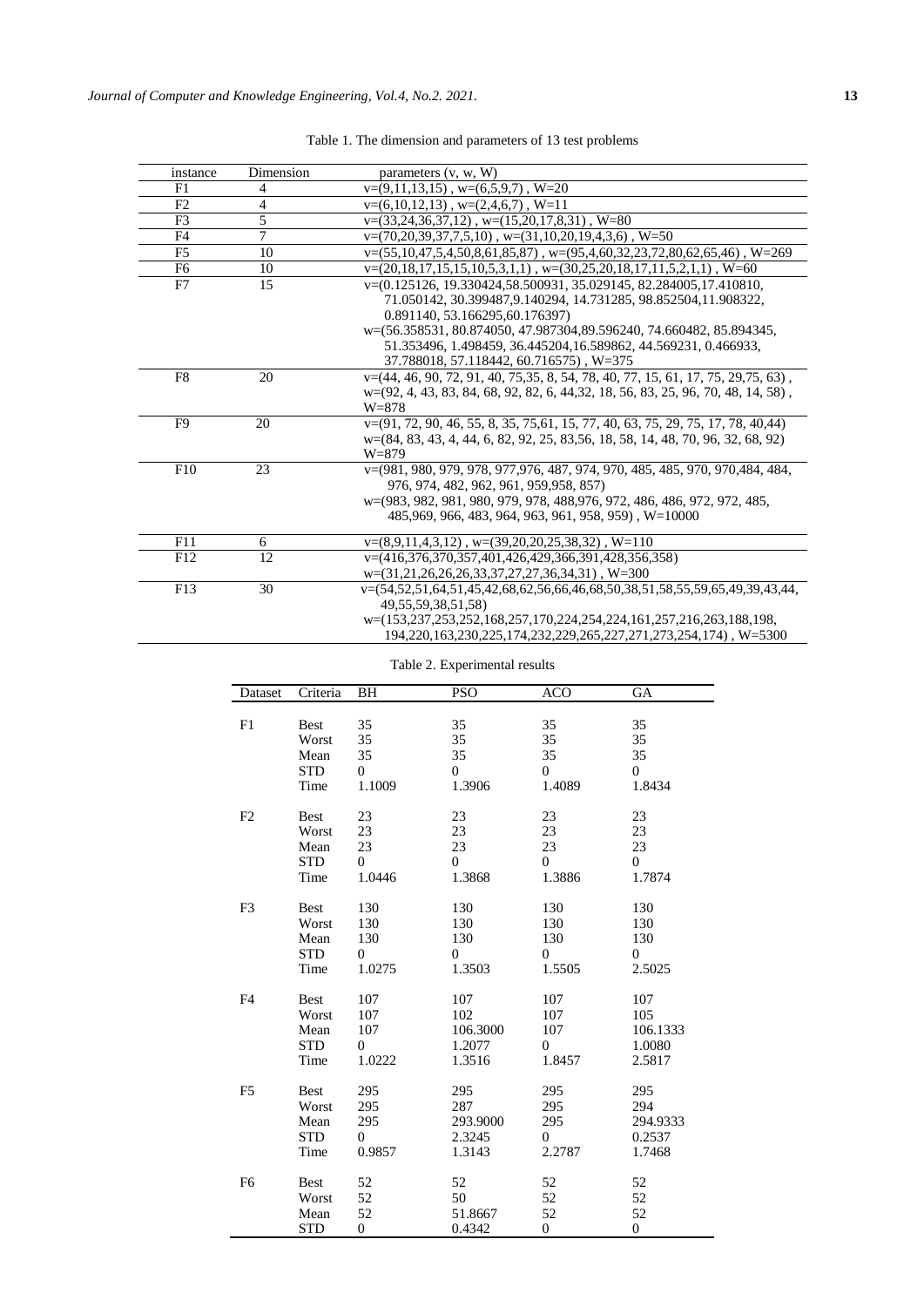|                | Time        | 1.0097        | 1.3903      | 2.3495        | 2.8956        |
|----------------|-------------|---------------|-------------|---------------|---------------|
| F7             | <b>Best</b> | 481.0694      | 481.0694    | 481.0694      | 481.0694      |
|                | Worst       | 481.0694      | 418.1158    | 481.0694      | 475.4784      |
|                | Mean        | 481.0694      | 470.1937    | 481.0694      | 480.8830      |
|                | <b>STD</b>  | 4.33361e-014  | 19.4325     | 4.3361e-014   | 1.0208        |
|                | Time        | 1.0385        | 1.3553      | 2.9845        | 2.4318        |
| F <sub>8</sub> | <b>Best</b> | 1024          | 1024        | 1024          | 1024          |
|                | Worst       | 1018          | 957         | 1018          | 984           |
|                | Mean        | 1023.4000     | 1008.9667   | 1023.4000     | 1017.5667     |
|                | <b>STD</b>  | 1.8308        | 18.8249     | 1.8308        | 9.8740        |
|                | Time        | 1.0626        | 1.3998      | 3.6573        | 1.8483        |
| F <sub>9</sub> | <b>Best</b> | 1025          | 1025        | 1025          | 1025          |
|                | Worst       | 1019          | 947         | 1017          | 967           |
|                | Mean        | 1024.40000    | 1010.0333   | 1023.9333     | 1019.8000     |
|                | <b>STD</b>  | 1.8308        | 17.1233     | 2.4486        | 11.6867       |
|                | Time        | 1.5968        | 1.8957      | 3.6441        | 1.9119        |
| F10            | <b>Best</b> | 9767          | 9767        | 9767          | 9765          |
|                | Worst       | 9761          | 9741        | 9746          | 9735          |
|                | Mean        | $9.7651e+003$ | 9.7587e+003 | $9.7547e+003$ | $9.7565e+003$ |
|                | <b>STD</b>  | 1.9286        | 6.4869      | 4.9560        | 5.9581        |
|                | Time        | 1.0289        | 1.3691      | 4.0206        | 1.8590        |
| F11            | <b>Best</b> | 36            | 36          | 36            | 36            |
|                | Worst       | 36            | 36          | 36            | 36            |
|                | Mean        | 36            | 36          | 36            | 36            |
|                | <b>STD</b>  | 0             | 0           | 0             | 0             |
|                | Time        | 1.5245        | 2.0522      | 1.7160        | 3.5485        |
| F12            | <b>Best</b> | 3961          | 3961        | 3961          | 3961          |
|                | Worst       | 3961          | 3927        | 3961          | 3952          |
|                | Mean        | 3961          | 3957.5333   | 3961          | 3960.3333     |
|                | <b>STD</b>  | 0             | 7.1474      | 0             | 1.6884        |
|                | Time        | 1.7820        | 1.8426      | 2.5173        | 3.0406        |
| F13            | <b>Best</b> | 1358          | 1358        | 1246          | 1357          |
|                | Worst       | 1328          | 1273        | 1080          | 1277          |
|                | Mean        | 1336.8667     | 1322.3189   | 1140.8333     | 1327.5503     |
|                | <b>STD</b>  | 5.0154        | 17.2174     | 43.2021       | 15.2189       |
|                | Time        | 1.1688        | 1.4057      | 5.0208        | 4.7708        |
| F14            | <b>Best</b> | 3103          | 3098        | 3103          | 3071          |
|                | Worst       | 3103          | 2912        | 3039          | 2886          |
|                | Mean        | 3103          | 3058.2349   | 3081.4730     | 3011.42       |
|                | <b>STD</b>  | 0             | 30.2586     | 25.7512       | 34.2675       |
|                | Time        | 2.1754        | 2.4237      | 7.4287        | 6.2041        |
| F15            | <b>Best</b> | 4882          | 4860        | 4882          | 4843          |
|                | Worst       | 4882          | 4538        | 4773          | 4475          |
|                | Mean        | 4882          | 4728.7534   | 4820.8561     | 4693.3284     |
|                | <b>STD</b>  | 0             | 45.6315     | 69.7428       | 71.2532       |
|                | Time        | 2.4153        | 2.8127      | 8.0716        | 6.8527        |
| F16            | <b>Best</b> | 5181          | 5143        | 5183          | 5138          |
|                | Worst       | 5178          | 4849        | 5052          | 4700          |
|                | Mean        | 5179.4752     | 5026.3612   | 5123.7187     | 4951.3524     |
|                | <b>STD</b>  | 1.2794        | 36.4218     | 45.2791       | 84.2687       |
|                | Time        | 2.6048        | 3.0014      | 8.7495        | 6.9913        |
| F17            | <b>Best</b> | 26559         | 26507       | 26547         | 26325         |
|                | Worst       | 26547         | 24830       | 25919         | 25010         |
|                | Mean        | 26549.9176    | 26124.7319  | 26361.2854    | 25719.4234    |
|                | <b>STD</b>  | 3.0748        | 315.1241    | 120.7138      | 284.6253      |
|                | Time        | 2.6041        | 2.9243      | 8.7410        | 6.9017        |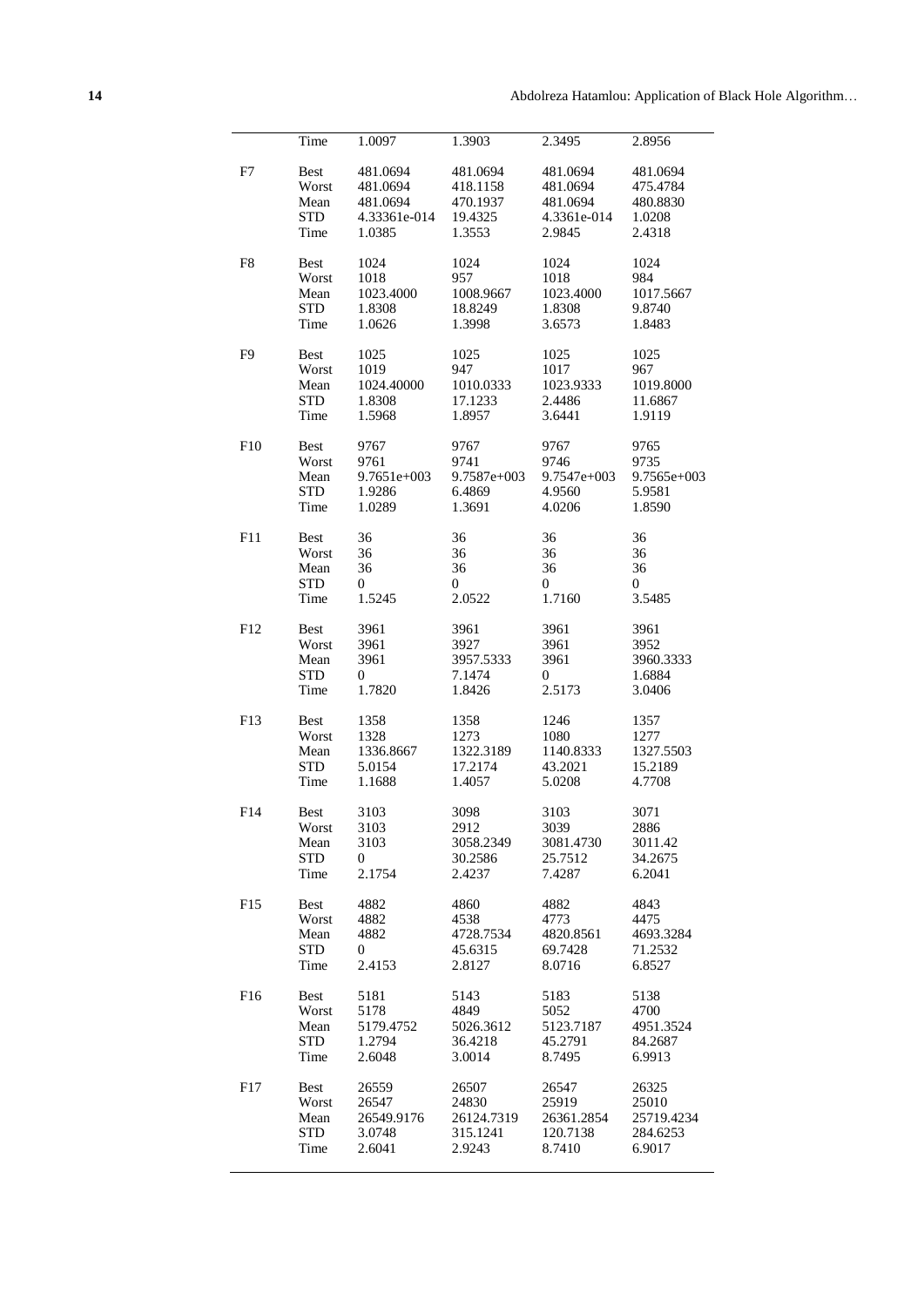As seen from the given results in Table 2, the BH algorithm outperforms other test algorithms in all datasets. It provides better solutions with small standard deviation. It means that the BH algorithm is stable and reliable compared to other algorithms. Moreover, BH algorithm is the fastest algorithm among all test algorithms.

Moreover, we have used the Friedman's test to show the differences between the algorithms. The results obtained by the Friedman's test in Table 3 indicate that the BH algorithm is ranked first and there are significant differences in the results of the algorithms. From the results of the Holm's method in Table 5, it could be concluded that the control algorithm (BH) performs better than other algorithms, with a significant level of 0.05.

Table 3. Average ranking of algorithms based on the mean values

| Algorithm | BН     | PSO    | ACO    | GА     |
|-----------|--------|--------|--------|--------|
| Ranking   | 1.5588 | 3.1764 | 2.2058 | 3.0588 |

Table 4. Results of Friedman's and Iman-Davenport's tests based on the mean values

| Method         | Statistical<br>value | p-value | Hypothesis |
|----------------|----------------------|---------|------------|
| Friedman       | 17.77058             | 0.00049 | Rejected   |
| Iman-Davenport | 8.55655              | 0.00011 | Rejected   |

Table 5. Results of the Holm's method based on the mean values (BH is the control algorithm)

|        | Algorith<br>m                         | z                               | p-value                       | $\alpha/i$                   | Hypothesis                                  |
|--------|---------------------------------------|---------------------------------|-------------------------------|------------------------------|---------------------------------------------|
| 3<br>2 | <b>PSO</b><br><b>GA</b><br><b>ACO</b> | 3.6531<br>6<br>3.3874<br>1.4612 | 0.00025<br>0.00070<br>0.14394 | 0.0166<br>6<br>0.025<br>0.05 | Rejected<br>Rejected<br>Not<br>Rejecte<br>d |

## **3. Conclusion**

In this study, the Black Hole algorithm was applied to solve knapsack problems. The experimental results using several benchmark datasets demonstrated strong convergence and stability for 0–1 knapsack problems by the Black Hole algorithm. The low run time and simplicity are the main advantages of Black Hole algorithm. Moreover, black hole continues searching without entrapment in local optimum and can find the global optimum with a high degree of confidence. In general, according to comparison between the results of the test algorithms, Black Hole obtained better solutions with less execution time.

#### **References**

- [1] Kellerer, H. and V.A. Strusevich, *Fully polynomial approximation schemes for a symmetric quadratic knapsack problem and its scheduling applications.* Algorithmica, vol.57, no.4: pp.769-795, 2010.
- [2] A. Hatamlou, E. Ghaniyarlou, Solving knapsack problems using heart algorithm, *IJAISC*, vol. 5, no. 4,

pp.285-293. 2016.

- [3] Tavares, J., F.B. Pereira, and E. Costa, *Multidimensional knapsack problem: A fitness landscape analysis.* Systems, Man, and Cybernetics, Part B: Cybernetics, IEEE Transactions on, vol. 38, no. 3: pp.604-616. 2008.
- [4] Truong, T.K., K. Li, and Y. Xu, *Chemical reaction optimization with greedy strategy for the 0–1 knapsack problem.* Applied Soft Computing, vol.13, no.4, pp.1774-1780. 2013.
- [5] Aho, I., *Interactive Knapsacks: Theory and Applications*. University of Tampere. 2002:
- [6] Martello, S. and P. Toth, *Knapsack problems: algorithms*  and computer implementations. John Wiley \\& Sons, Inc. 296. 1990:
- [7] Kellerer, H., et al., *Knapsack Problems.* Springer, 2003.
- [8] A Hatamlou, Solving Travelling Salesman Problem Using Heart Algorithm, *International Journal of Applied Evolutionary Computation (IJAEC)*, vol. 8, no.4, 32-42. 2017.
- [9] A Hatamlou, Numerical Optimization Using the Heart Algorithm, *International Journal of Applied Evolutionary Computation (IJAEC)*, vol. 9, no.2, 33-37. 2018.
- [10] M Ruhnavaz, A Hatamlou, Modeling Ghotour-Chai River's Rainfall-Runoff process by Genetic Programming, Journal of Advances in Computer Research, vol.9, no. 1, 71-84, 2018.
- [11] P Mohammadi, A Hatamlou, M Masdari, A comparative study on remote tracking of Parkinsons disease progression using data mining methods, arXiv preprint arXiv:1312.2140, 2013.
- [12] A. Hatamlou, A hybrid bio-inspired algorithm and its application, Applied Intelligence, vol. 47, no. 4, pp. 1059-1067, 2017.
- [13] A. Hatamlou, Solving travelling salesman problem using black hole algorithm, Soft Computing, vol.22, no. 24, pp. 8167-8175, 2018.
- [14] B. Javidy, A. Hatamlou, S Mirjalili, Ions motion algorithm for solving optimization problems, *Applied Soft Computing*, 32, 72-79. 2015,
- [15] A. Bouyer, A. Hatamlou, An efficient hybrid clustering method based on improved cuckoo optimization and modified particle swarm optimization algorithms, *Applied Soft Computing,* vol.67, pp. 172-182, 2018.
- [16] A. Hatamlou, Heart: a novel optimization algorithm for cluster analysis. Prog. Artif. Intell. vol. 2, no. 2-3, pp.167-173, 2014.
- [17] Zou, Dexuan, et al. "Solving 0–1 knapsack problem by a novel global harmony search algorithm." *Applied Soft Computing* 11.2, pp.1556-1564. (2011):
- [18] Lin, Feng-Tse. "Solving the knapsack problem with imprecise weight coefficients using genetic algorithms." *European Journal of Operational Research* 185.1 133- 145, (2008):
- [19] Ji, Junzhong, et al. "An ant colony optimization algorithm for solving the multidimensional knapsack problems." *Intelligent Agent Technology, 2007. IAT'07. IEEE/WIC/ACM International Conference on*. IEEE, 2007.
- [20] Sundar, Shyam, Alok Singh, and André Rossi. "An artificial bee colony algorithm for the 0–1 multidimensional knapsack problem." *Contemporary*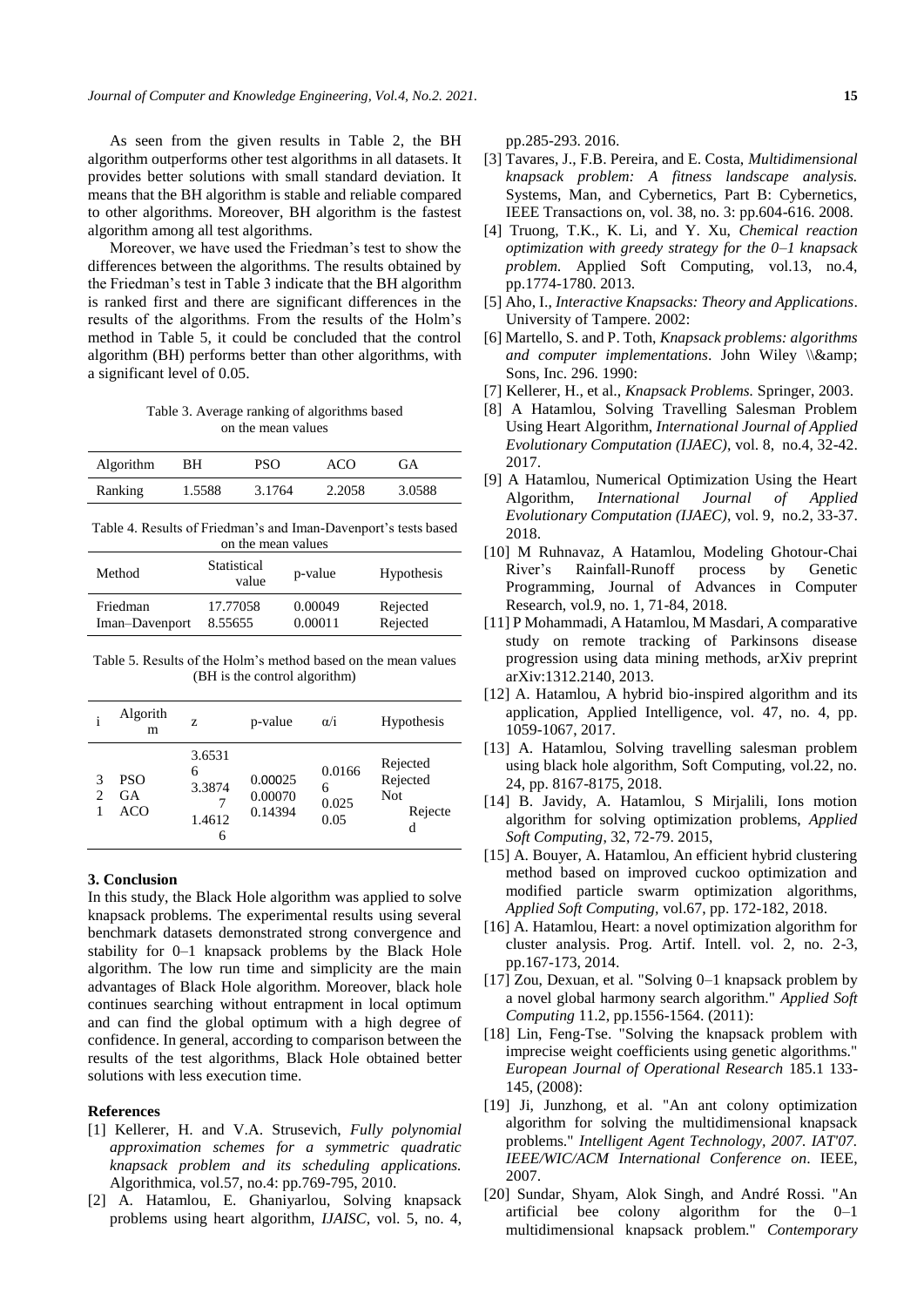**16** Abdolreza Hatamlou: Application of Black Hole Algorithm...

*Computing*. Springer Berlin Heidelberg, pp. 141-151. 2010.

- [21] Pulikanti, Srikanth, and Alok Singh. "An artificial bee colony algorithm for the quadratic knapsack problem." *Neural Information Processing*. Springer Berlin Heidelberg, 2009.
- [22] Kong, Min, and Peng Tian. "Apply the particle swarm optimization to the multidimensional knapsack problem." *Artificial Intelligence and Soft Computing– ICAISC 2006*. Springer Berlin Heidelberg, pp.1140- 1149. 2006.
- [23] Gherboudj, Amira, Abdesslem Layeb, and Salim Chikhi. "Solving 0-1 knapsack problems by a discrete binary version of cuckoo search algorithm." *International Journal of Bio-Inspired Computation* 4.4, 229-236. (2012):
- [24]. Hatamlou, Abdolreza. "Black hole: A new heuristic optimization approach for data clustering." *Information Sciences* 222, 175-184, (2013):
- [25] Wang, L., et al., *An improved adaptive binary harmony search algorithm.* Information Sciences, 232: pp.58-87, 2013.
- [26] K. Chen, L. Ma, Artificial glowworm swarm optimization algorithm for 0-1 knapsack problem, *Appl. Res. Comput.* vol.30, no. 4, pp. 996–998, (2013).
- [27] J.Q. Liu, Y.C. He, Gu Qian Q. Solving knapsack problem based on discrete particle swarm optimization, *Comput. Eng. Design*, vol. 29, no. 13, pp.3189–3191, (2007).
- [28] W.L. Xiang, M.Q. An, Y.Z. Li, et al., A novel discrete global-best harmony search algorithm for solving 0-1 knapsack problems, Discret. Dyn. Nat. Soc. (2014) 12, http://dx.doi.org/10.1155/2014/573731, Article ID 573731.
- [29] Chen, H., Y. Zhu, and K. Hu, *Discrete and continuous optimization based on multi-swarm coevolution.* Natural Computing, vol. 9, no. 3. pp.659-682. 2010.